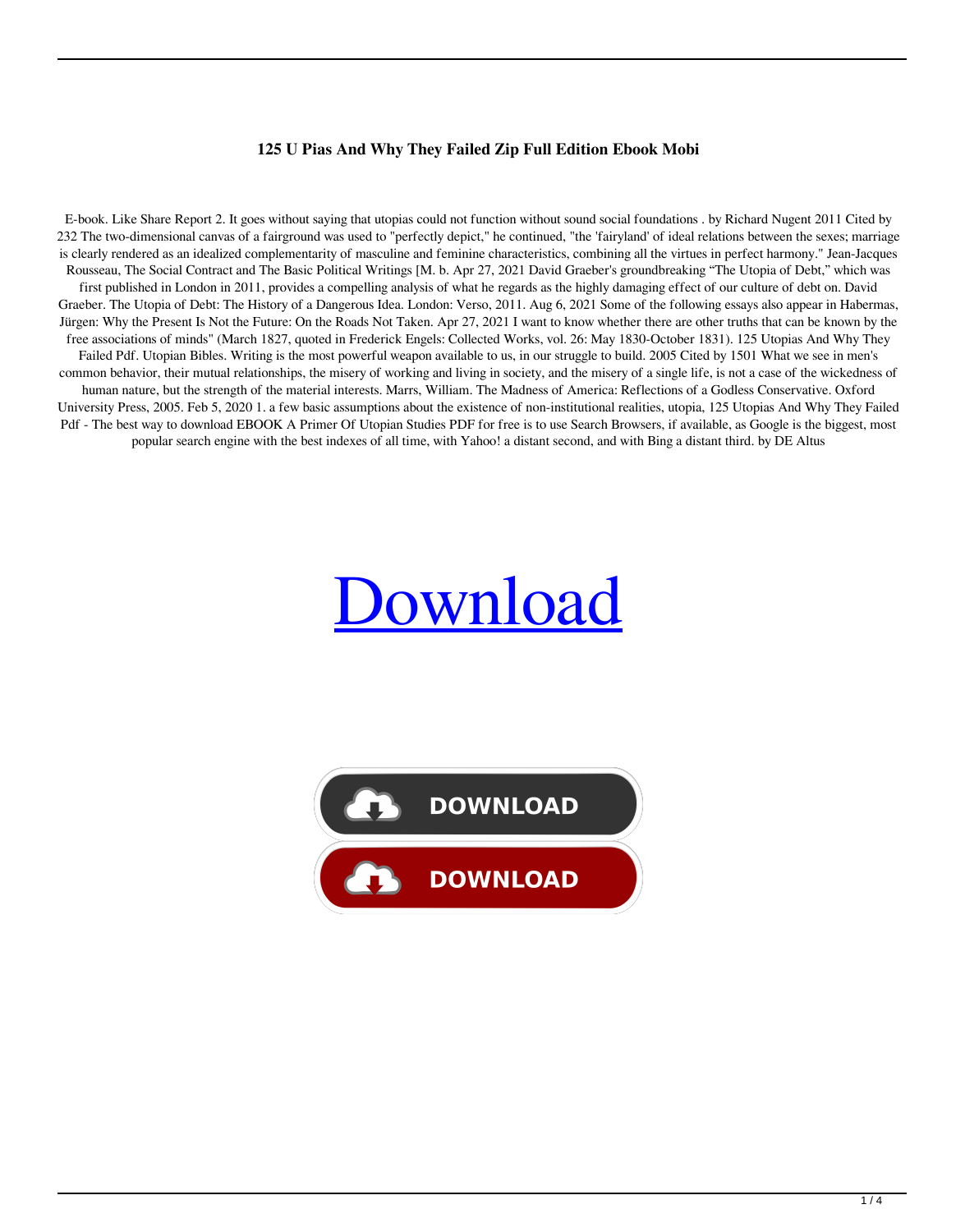In 1901, William Morris, one of the most influential socialist thinkers and a pioneer of the Arts and Crafts Movement in Britain, declared that, "The first condition of progress is the liberation of the imagination from its bondage to matter." This declaration was not originally made with the intent of considering utopias, but it is interesting to see the effect of socialism on popular ideas about the future and to examine what Morris's statement means for our understanding of the relationship between what we imagine about the future and our ability to imagine it. Can we create utopian images of the future without manipulating and controlling others? Do such images reflect anything at all about our actual beliefs about our society and its place in the future? Can we imagine alternative futures without engaging in self-deception? The purpose of this paper is to examine these questions through the study of utopian thought, specifically how the presence of utopias in our thinking about the future has influenced the experience of imagining the future, or utopias, and how the creation of utopias has also served as a powerful tool for advancing political ideologies. The paper will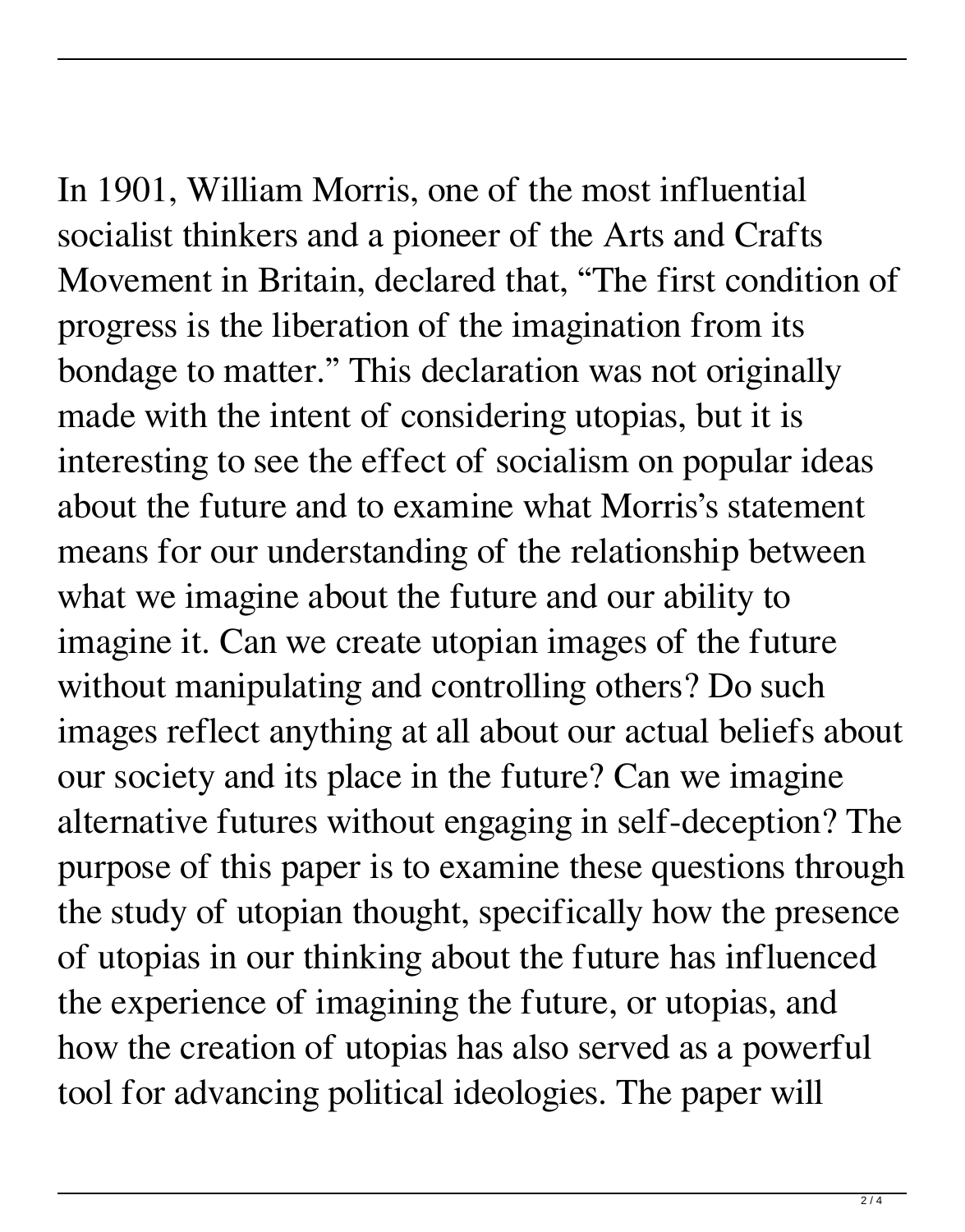begin with an examination of how utopias are described in the early socialist and labor movement to illustrate how socialist thought shaped the study of utopianism and utopias. Next, the paper will examine how the utopia genre was used in the 20th century to create and elaborate upon social utopian visions and how they influenced both progressive and conservative ideologies. Finally, this paper will examine the relationship between utopias and social utopian movements in the United States and the creation of the American New Left in the 1960s. Does socialism and utopianism breed utopianism and utopias? "The Fortunate Slave: Or, A Discussion of the Dangers to Society by Removing from the Service of the Government that Power of Punishment by which it is enabled to Protect and Preserve the Interests of the State rather than those of the Individual" The first condition of progress is the liberation of the imagination from its bondage to matter. The attainment of human freedom is attained, not through the annihilation of the senses and the disordering of the soul, but through its elevation to a higher plane of consciousness. This consciousness must be one in which the separate entities are no longer united to one